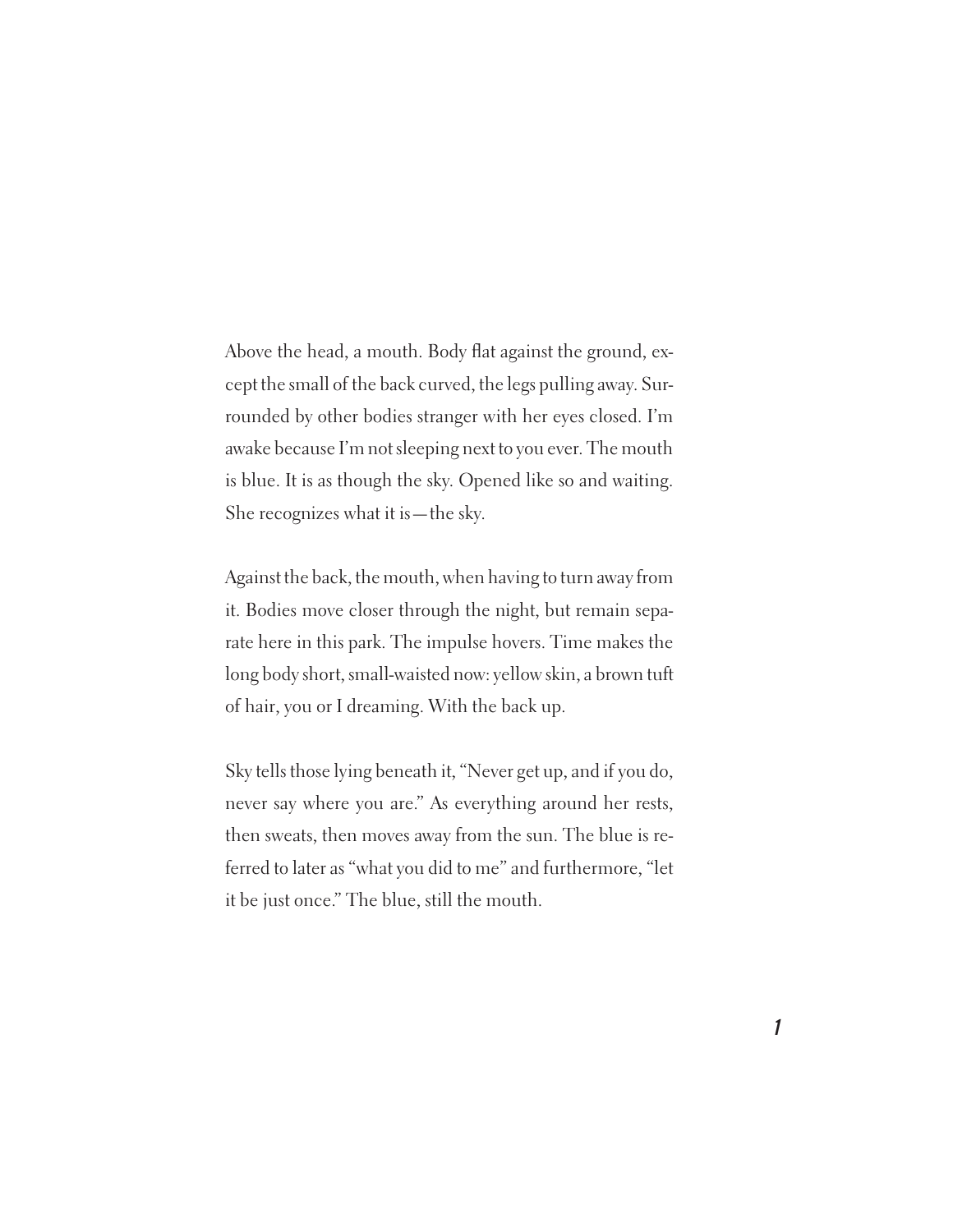Upright now, against a tree with a book in her hands. The face looks empty and the mouth stands out. Here I have a mouth and just above me another, but larger than mine could ever be. Talk to the sky like that. Sitting up, plain. Lying down, lounge, but sitting up simply.

Ignore the leaves. She must look beyond them, must not lie beneath them. The sun skins her. The shade makes her dumb. Arrived outside, with no middle, no place off the ground. You are in my bed, asleep. I am perched on the side. The words I'm thinking are "wake up and entertain me." And pushing them telepathically. But time is regardless; I never get the mouth. The blue burns. The eyelids shut.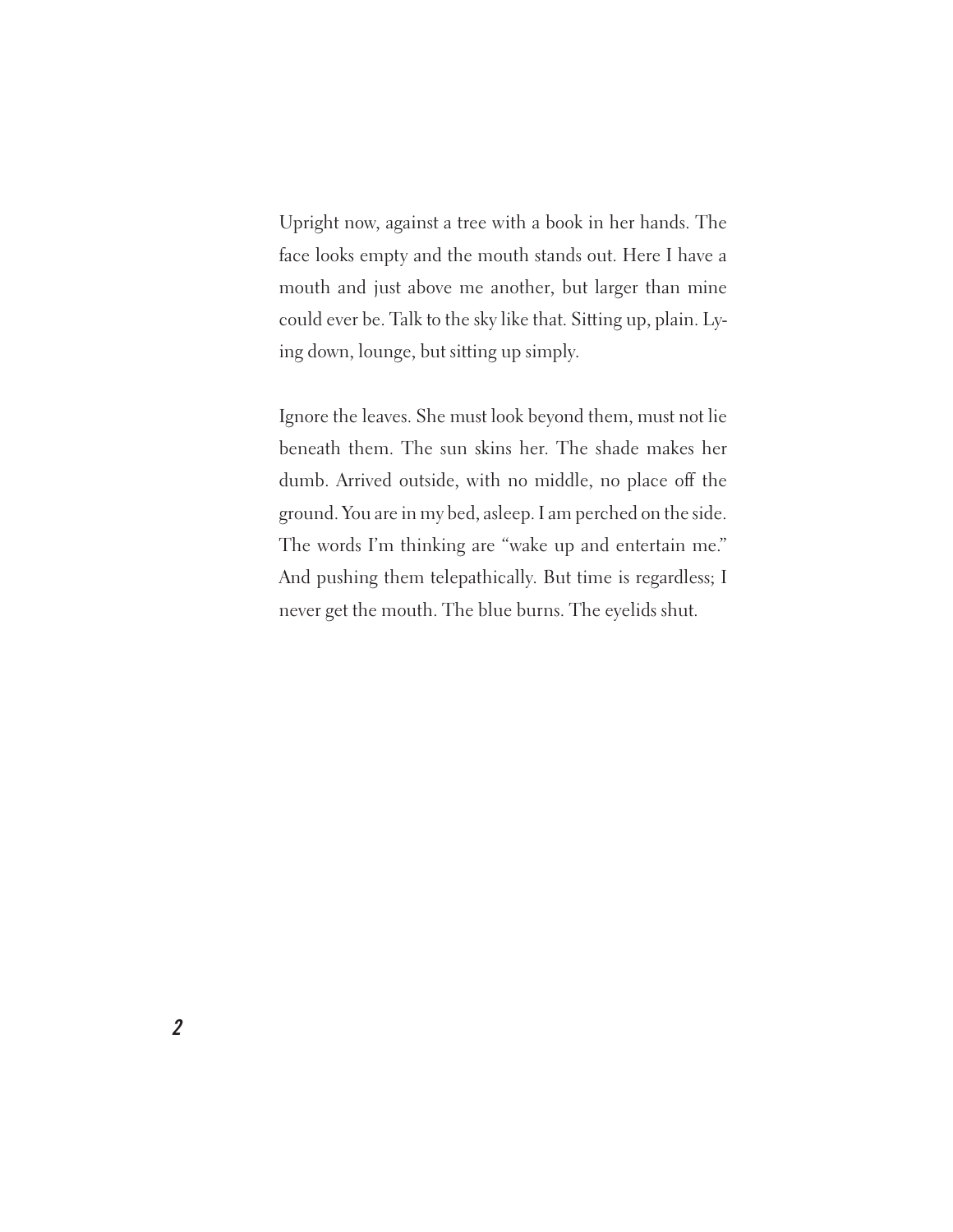## **DEFLECTED STREETS**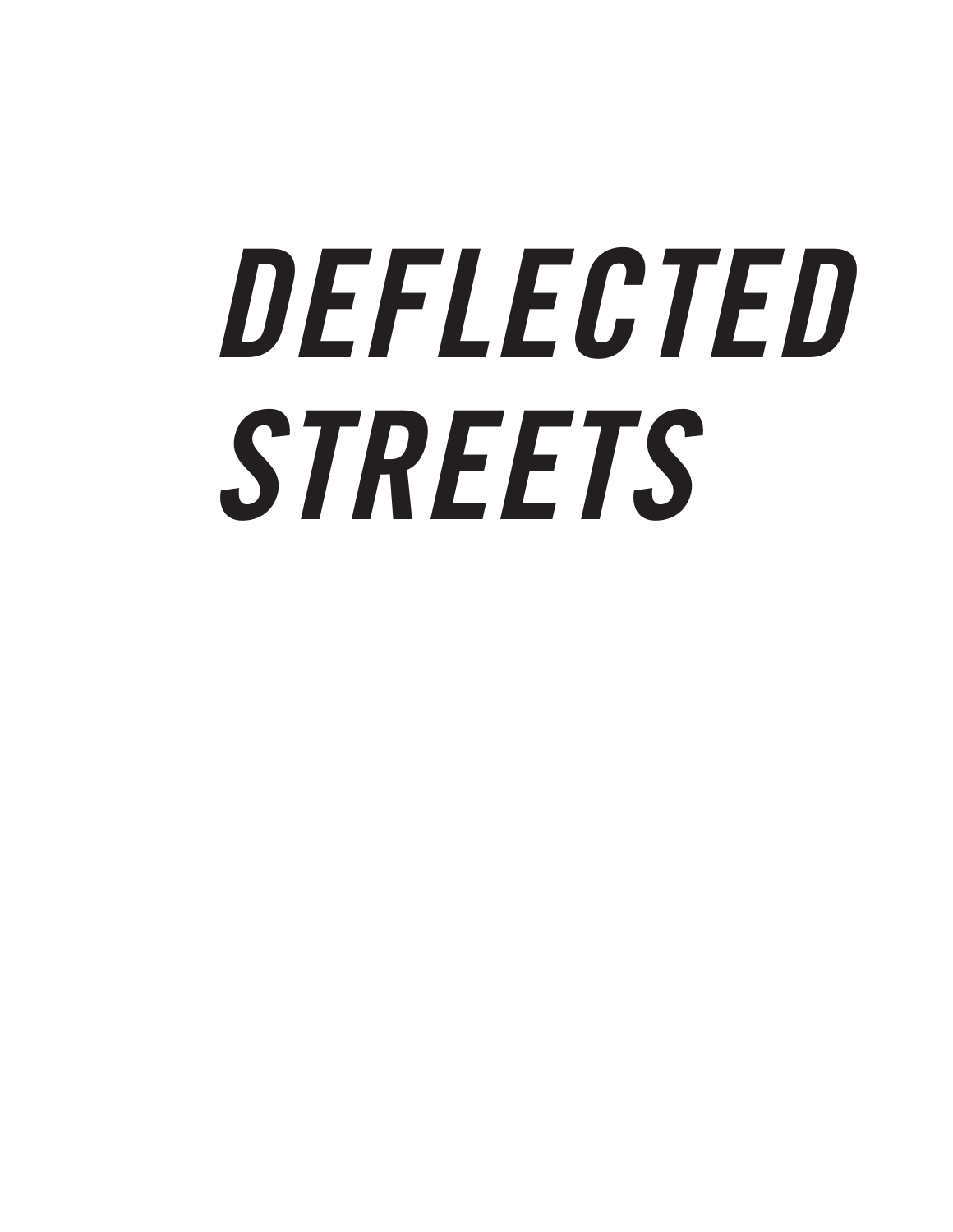## **ON COURSE**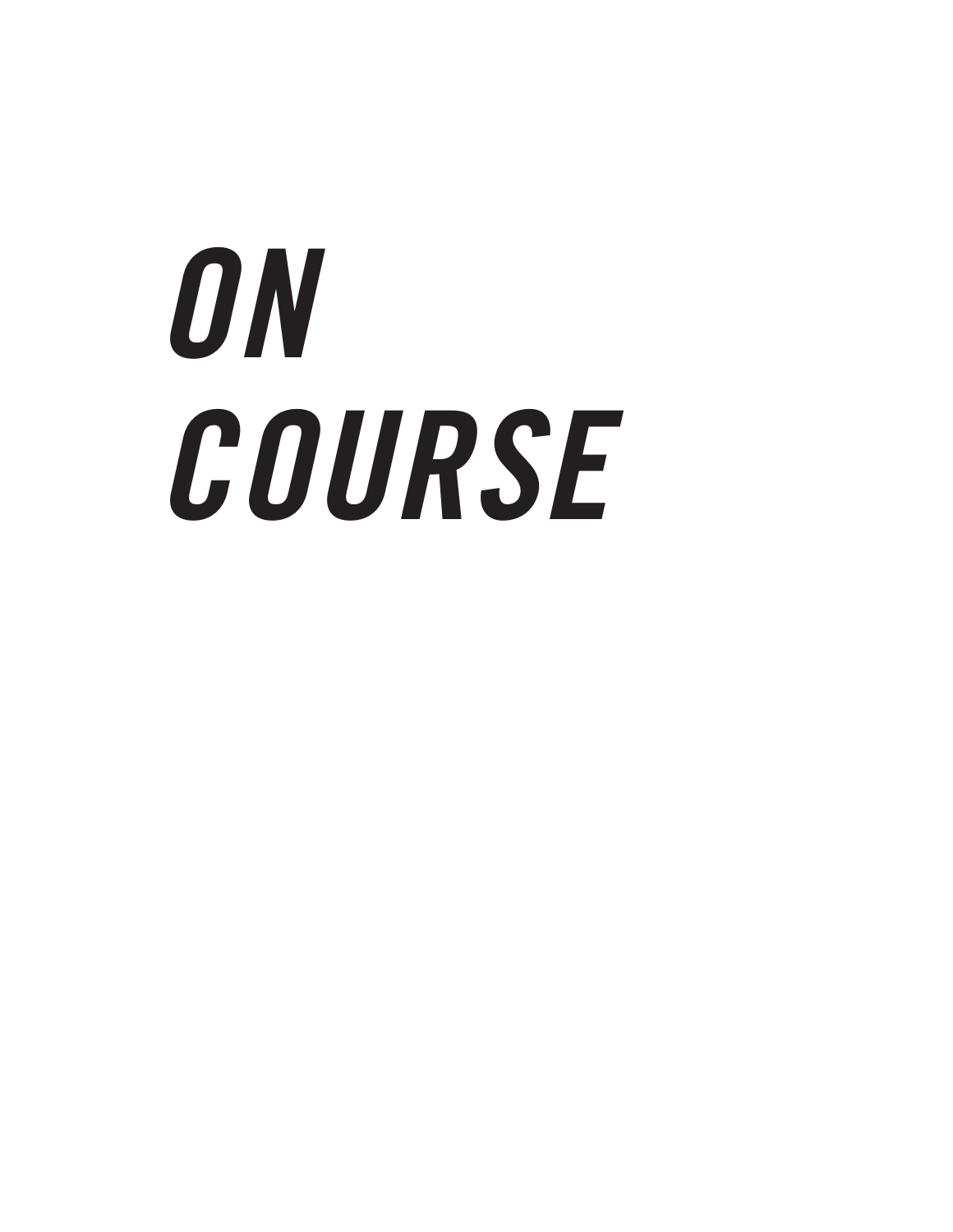I inquired about The Stewart Building at 4643 Liberty when I was in front of 76 Ashland because there seemed nothing else to do. The man I asked to direct me said the building would be just beyond here. I have a sheet of paper bearing your address. I have the map you drew in my back pocket, but I want to get to you without using the map. The other challenge is to arrive at your address without the proper city. I am not in the place where you live. I am on my way there; trees pass the window. The column of flats encased in stone and iron is otherwise known as the Stewart Building. You said I would find you on the third floor. The man said Ashland approximated your street via Hubert and Cansignor. He said I could walk or take the bus, but to take the bus required that I ride several blocks in the opposite direction and switch at the main terminal. Busses do not loop in your city. You said Liberty was on the corner of Travail and Jonathan, and I can't believe I let you get away with that. What street is on the corner of two other streets? What could you have meant? Well, I have asked a man. The man says, "Ah, the